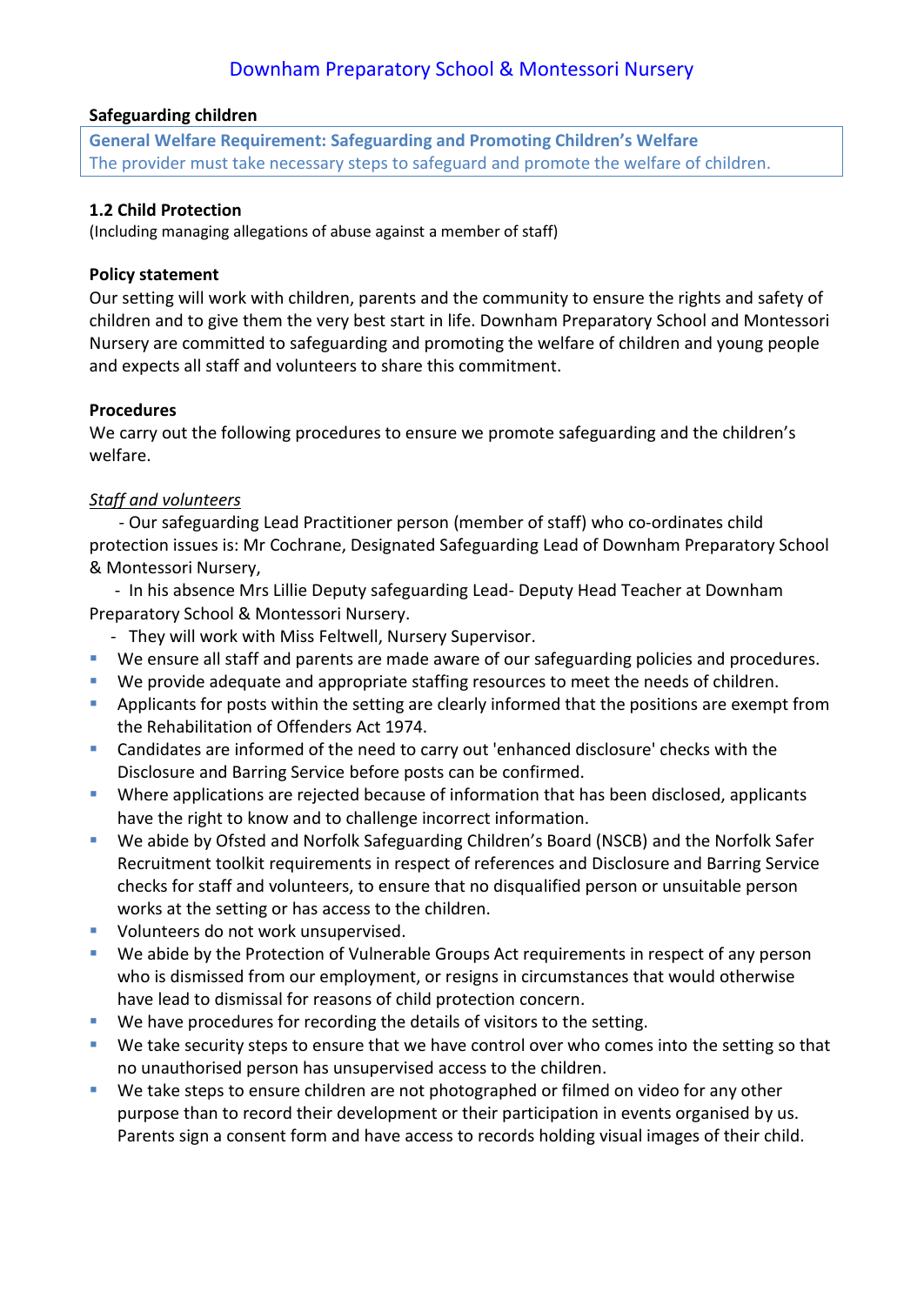### *Responding to suspicions of abuse*

- We acknowledge that abuse of children can take different forms physical, emotional, and sexual, as well as neglect. [see appendix 1]
- When children are suffering from physical, sexual or emotional abuse, or may be experiencing neglect, this may be demonstrated through the things they say (direct or indirect disclosure) or through changes in their appearance, their behaviour, or their play.
- We take into account factors affecting parental capacity, such as social exclusion, domestic violence, parent's drug or alcohol abuse, mental or physical illness or parent's learning disability.
- We are aware of other factors that affect children's vulnerability such as abuse of disabled children, fabricated or induced illness, child abuse linked to beliefs in spirit possession, sexual exploitation of children such as through internet abuse and Female Genital Mutilation that may affect or may have affected children and young people using our provision.
- **We also make ourselves aware that some children and young people are affected by gang** activity, by complex, multiple or organised abuse, through forced marriage or honour based violence or maybe victims of child trafficking. While this may be less likely to affect young children in our care we may become aware of any of these factors affecting older children and young people who we may come into contact with.
- **Where we believe a child in our care or known to us may be affected by any of these factors** we follow the procedure for reporting child protection concerns.
- Where such evidence is apparent, the child's key person makes a dated record of the details of the concern and discusses what to do with the setting leader or manager who is acting as the 'designated person'. The information is stored on the child's personal file.
- We refer concerns to the local authority children's social care department and co-operate fully in any subsequent investigation. NB In some cases this may mean the police or another agency identified by Norfolk Safeguarding Children's Board.
- We take care not to influence the outcome either through the way we speak to children or by asking questions of children.
- We take account of the need to protect young people aged 16-19 as defined by the Children Act 1989. This may include students or school children on work placement, young employees or young parents.
- **•** Where abuse is suspected we follow the procedure for reporting any other child protection concerns. The views of the young person will always be taken into account, but the setting may override the young person's refusal to consent to share information if it feels that it is necessary to prevent a crime from being committed or intervene where one may have been or to prevent harm to a child or adult. Sharing confidential information without consent is done only where not sharing it could be worse than the outcome of having shared it.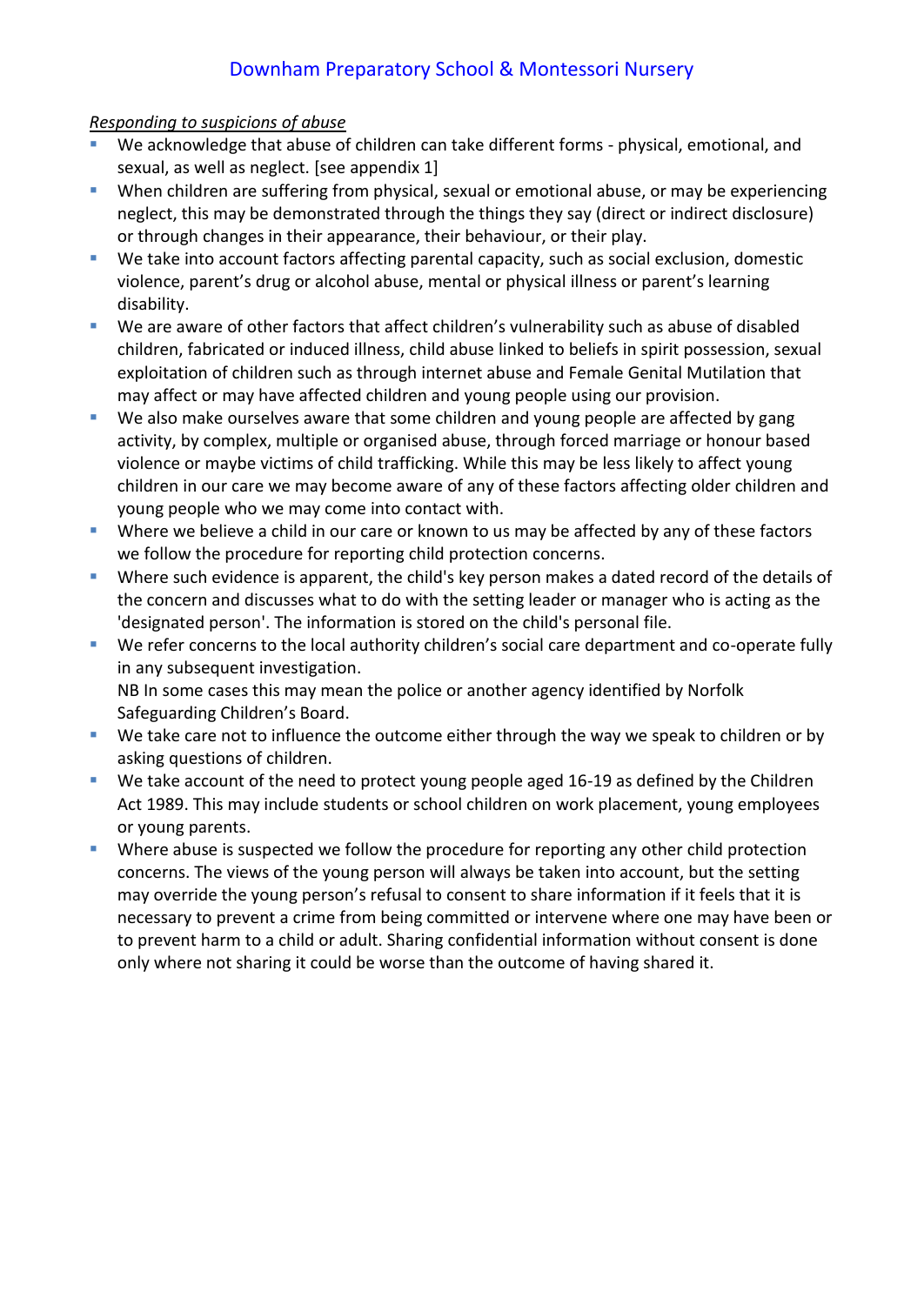*Recording suspicions of abuse and disclosures*

The setting follows the flow chart set out by NSCB [Norfolk Safeguarding Children Board]

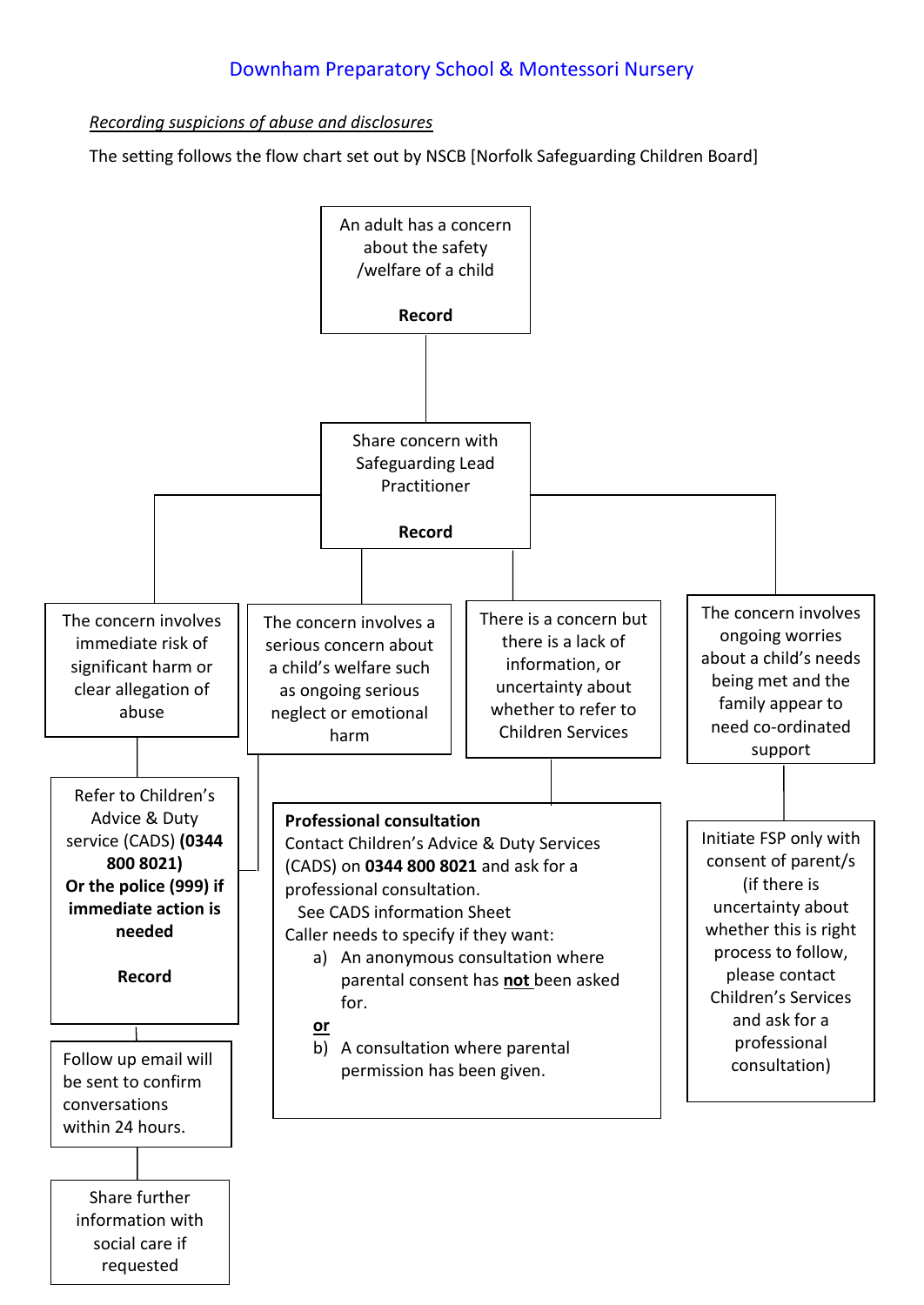### *Recording suspicions of abuse and disclosures*

- Where a child makes comments to a member of staff that gives cause for concern (disclosure), observes signs or signals that gives cause for concern, such as significant changes in behaviour; deterioration in general well-being; unexplained bruising, marks or signs of possible abuse or neglect that member of staff:
	- **If also is the child, offers reassurance and gives assurance that she or he will take action;**
	- **does not question the child;**
	- makes a written record that forms an objective record of the observation or disclosure that includes:
		- the date and time of the observation or the disclosure;
		- $\blacksquare$  the exact words spoken by the child as far as possible;
		- **the name of the person to whom the concern was reported, with date and time; and**
		- the names of any other person present at the time.
		- these records are signed and dated and kept in the child's personal file which is kept securely and confidentially.

 Where the Norfolk Safeguarding Children's Board stipulates the process for recording and sharing concerns, we include those procedures alongside this procedure and follow the steps set down by Norfolk Safeguarding Children Board.

## *Making a referral to Norfolk Safeguarding Children's Board (NSCB)*

- **The Early Years Alliance's publication 'Safeguarding Children Child Protection Record' and the** Norfolk Safeguarding toolkit document contains detailed procedures for making a referral to the Norfolk Safeguarding Children Board (NCSB) team, as well as template form for recording concerns and making a referral. This is based on 'What to do if you're worried a child is being abused' (HMG 2015)
- We keep a copy of this document and follow the detailed guidelines given.
- All members of staff are familiar with the Alliance's Child Protection Record and follow the procedures for recording and reporting.

## *Informing parents*

- **Parents are normally the first point of contact.**
- If a suspicion of abuse is recorded, parents are informed at the same time as the report is made, except where the guidance of the Norfolk Safeguarding Children Board does not allow this.
- This will usually be the case where the parent is the likely abuser. In these cases the investigating officers will inform parents.

## *Liaison with other agencies*

- We work within the Norfolk Safeguarding Children Board guidelines.
- We have a copy of 'What to do if you're worried a child is being abused' for parents and staff and all staff are familiar with what to do if they have concerns.
- We notify the registration authority (Ofsted) of any incident or accident and any changes in our arrangements which may affect the wellbeing of children or where an allegation of abuse is made against a member of staff. [See appendix two for contact number].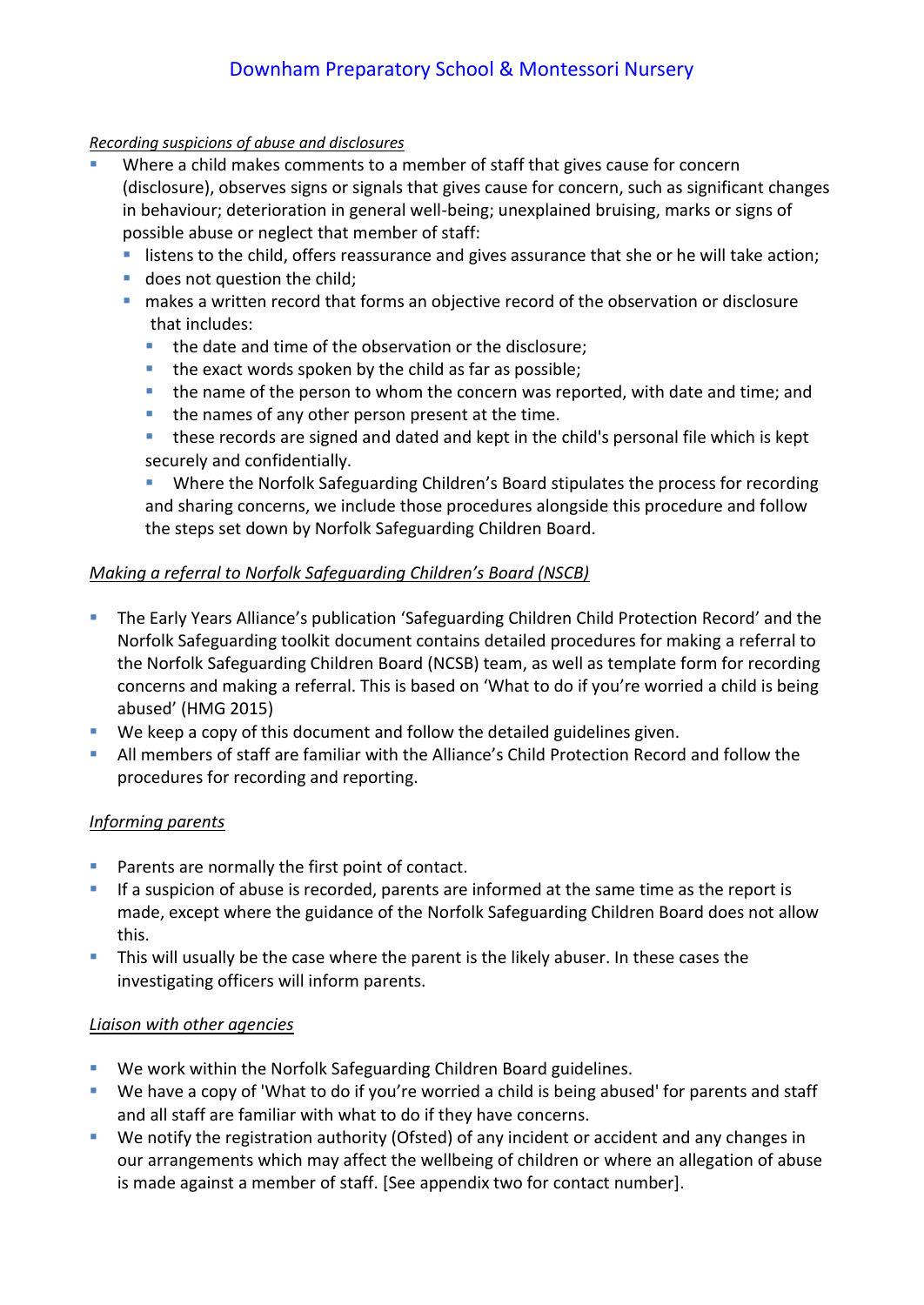- Contact details for the local National Society for the Prevention of Cruelty to Children (NSPCC) are also kept. [See appendix two for contact number]
- If a referral is to be made to the local authority social care department, we act within the area's Safeguarding Children and Child Protection guidance in deciding whether we must inform the child's parents at the same time.

## *Allegations against staff*

- We ensure that all parents know how to complain about the behaviour or actions of staff or volunteers within the setting, or working on the premises occupied by the setting, which may include an allegation of abuse.
- We follow the guidance of the Norfolk Safeguarding Children Board when responding to any complaint that a member of staff, or volunteer within the setting, or working on the premises occupied by the setting, has abused a child.
- We respond to any disclosure by children or staff that abuse by a member of staff or volunteer within the setting, or anyone living or working on the premises occupied by the setting, may have taken, or is taking place, by first recording the details of any such alleged incident.
- We refer any such complaint immediately to the local authority's social care department to investigate. We also report any such alleged incident to Ofsted and what measures we have taken. We are aware that it is an offence not to do this.
- We co-operate entirely with any investigation carried out by children's social care in conjunction with the police.
- Where the management committee and children's social care agree it is appropriate in the circumstances, the Proprietor will suspend the member of staff on full pay, or the volunteer, for the duration of the investigation. This is not an indication of admission that the alleged incident has taken place, but is to protect the staff as well as children and families throughout the process.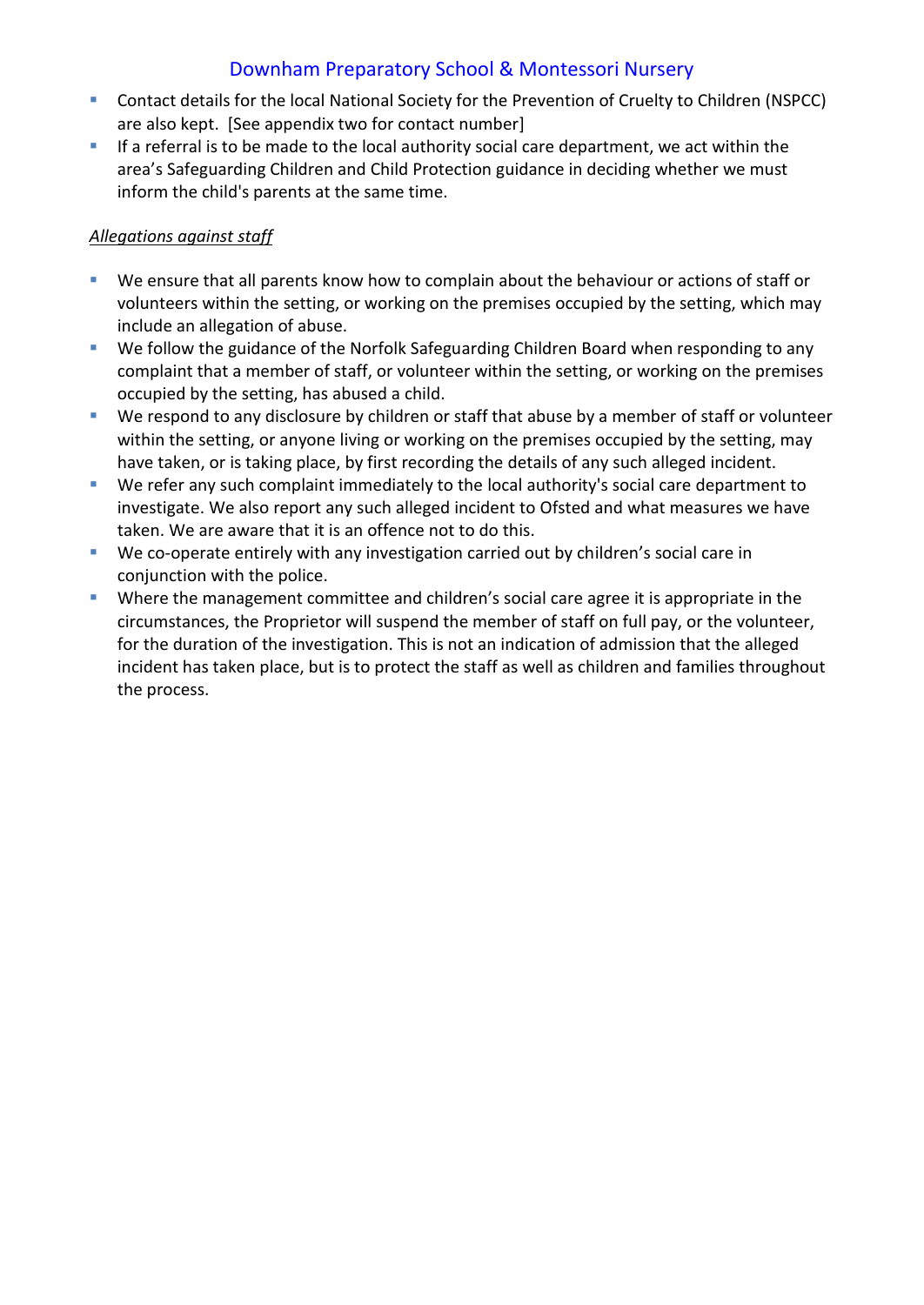### **Managing allegations and concerns about adults who work with children in the setting**



The LADO referral form can be found on the Norfolk Safeguarding Children's Board Website under "How to Raise a Concern?-Local Authority Designated Officer (LADO) Referrals **[https://www.norfolklscb.](https://www.norfolklscb/)org/wp-content/uploads/2015/04/LADO-Referral-Form-agencyv2-1-3.doc.** If it is a case regarding child protection concerns or criminal investigation the LADO will instigate a **Multi-Agency LADO Meeting (MALM)** which is attended by various agencies, including the setting & Early Years Team. If it is concern regarding suitability of an adult with no criminal investigation the LADO will instigate a **Multi-Agency LADO Meeting (MALM)** which is attended by various agencies as above

Taken from Norfolk County Council flow chart February 2019

**<sup>\*\*</sup>** Additional advice/support from the Head teacher who is the safeguarding practitioner at our Primary school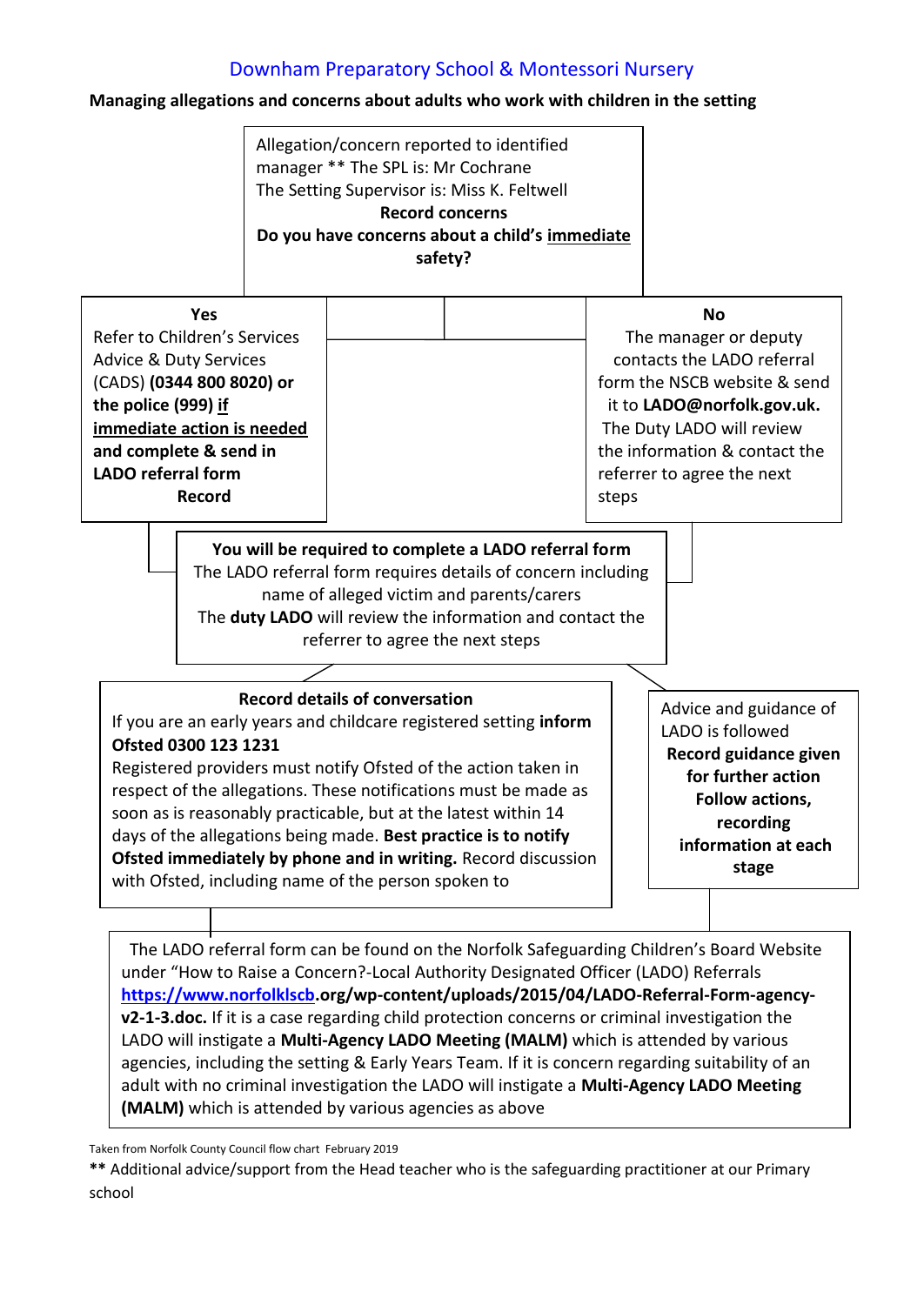### *Disciplinary action*

 Where a member of staff or volunteer has been dismissed due to engaging in activities that caused concern for the safeguarding of children or vulnerable adults, we will notify the Independent Safeguarding Authority (ISA) (see appendix two for contact number) of relevant information so that individuals who pose a threat to children (and vulnerable groups), can be identified and barred from working with these groups.

### *Training*

- We seek out training opportunities for all adults involved in the setting to ensure that they are able to recognise the signs and signals of possible physical abuse, emotional abuse, sexual abuse and neglect and that they are aware of the local authority guidelines for making referrals.
- We ensure that all staff know the procedures for reporting and recording their concerns in the setting.

## *Confidentiality*

 All suspicions and investigations are kept confidential and shared only with those who need to know. Any information is shared under the guidance of the Norfolk Safeguarding Children Board.

## *Support to families*

- We believe in building trusting and supportive relationships with families, staff and volunteers in the group.
- We make clear to parents our role and responsibilities in relation to child protection, such as for the reporting of concerns, providing information, monitoring of the child, and liaising at all times with the local children's social care team.
- We will continue to welcome the child and the family whilst investigations are being made in relation to any alleged abuse.
- We follow the Child Protection Plan as set by the child's social care worker in relation to the setting's designated role and tasks in supporting that child and their family, subsequent to any investigation.
- Confidential records kept on a child are shared with the child's parents or those who have parental responsibility for the child in accordance with the Confidentiality and Client Access to Records procedure and only if appropriate under the guidance of the Local Safeguarding Children Board.

## **Legal framework**

## *Primary legislation*

- Children Act (1989 s47)
- Education Act (2002 & 2011)
- **F** Female Genital Mutilation Act FGM (2003)
- **Protection of Children Act (1999)**
- Data Protection Act (1998)
- **Education & Inspection Act (2006)**
- **Children & young person Act (2008)**